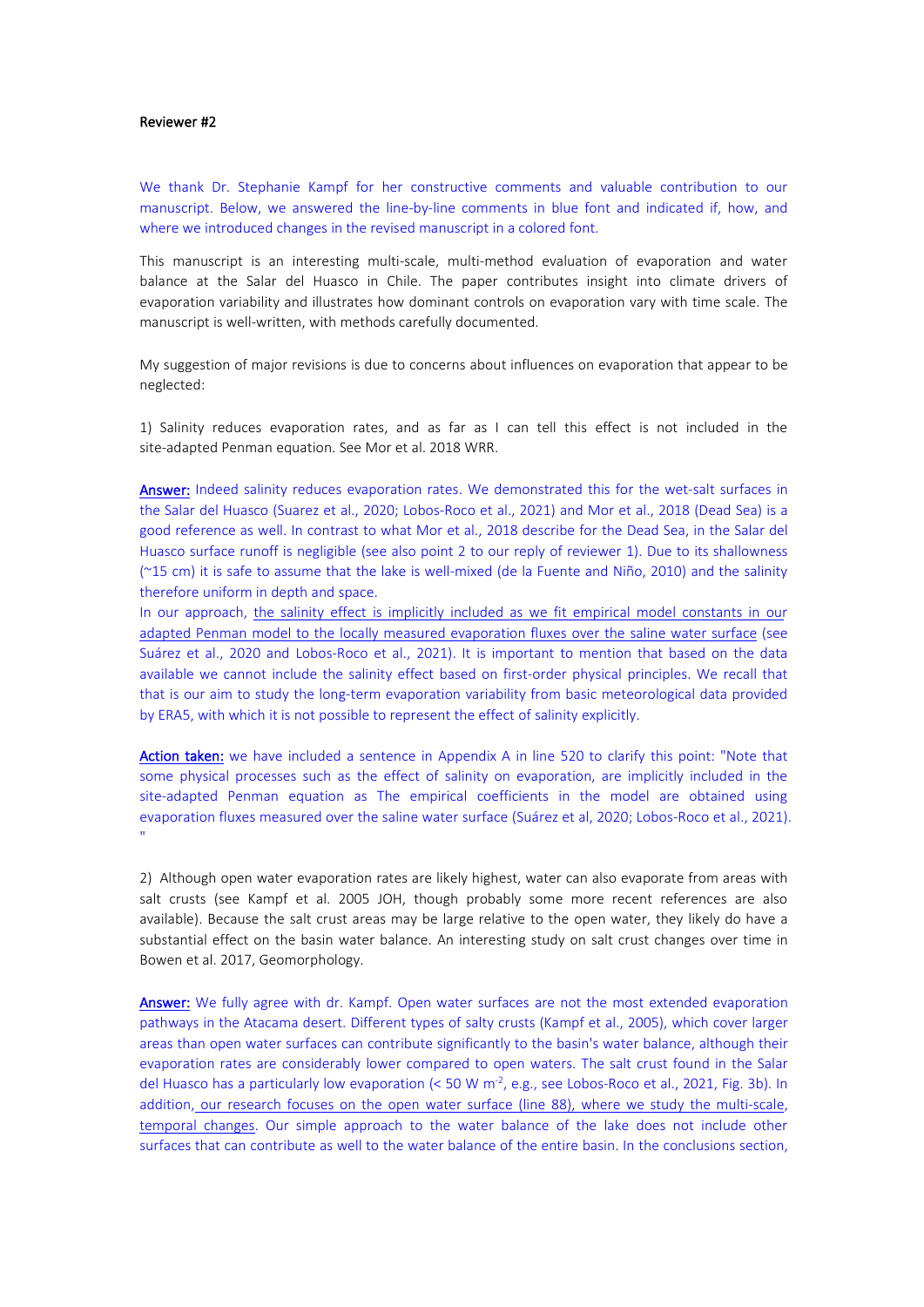we recommend that further research should be carried out to find site adapted Penman coefficients that allow an extension of our method to different surfaces, such as wet salty crusts and wetlands.

Action taken: to clarify this point, we have introduced the following sentences in the results and discussion section, line 350:

"Different types of salty crusts (Kampf et al., 2005), which cover larger areas than open water surfaces, can contribute significantly to the basin's water balance, although their evaporation rates are considerably lower compared to open waters. The salt crust found in the Salar del Huasco has particularly low evaporation  $\left($  < 50 W m<sup>-2</sup>, e.g., see Lobos-Roco et al., 2021, Fig. 3b).".

Please incorporate these effects into the analysis, or explain why they can be neglected.

Other minor suggestions:

line 214: "Evaporation estimates are obtained from the downscaled ERA5 and precipitation" presumably precipitation data are not used to calculate evaporation. Should this state "precipitation-adjusted evaporation estimates"?

Answer: This is indeed confusing. Precipitation data were not used to estimate evaporation. However, these data were used to estimate the long-term water balance in the saline lake. Evaporation estimates were obtained using the site-adapted Penman equation (2.3.2) and the downscaled meteorological data from ERA5. Precipitation was taken from the raw ERA5 data(not downscaled).

Action taken: to clarify this, we have introduced the following changes in line 214: "Evaporation estimates are obtained using data from the downscaled ERA5 and the site-adapted Penman equation (section 2.3.2), whereas precipitation data were obtained from the raw ERA5."

line 215: how is the lake depth determined?

Answer: The lake depth was measured during the field-experiment, which is described in Suarez et al., 2020 and Lobos-Roco et al., 2021. Consistent depths were also reported by de la Fuente & Meruane 2017 and de la Fuente et al., 2014 in the same saline lake.

Action taken: no actions have been taken, as this is well-described in section 2.1 (study area, line 115).

lines 257-258: "we observe that and coefficients". Should the "and" be deleted here, or is another word missing?

Answer: comment accepted.

Action taken: the word "and" has been removed.

Table 2, 1st row: "addapted"

Answer: comment accepted.

Action taken: the word "addapted" was changed to "adapted".

Table 2, what is "m" column?

Answer: m is the slope of the orthogonal regression.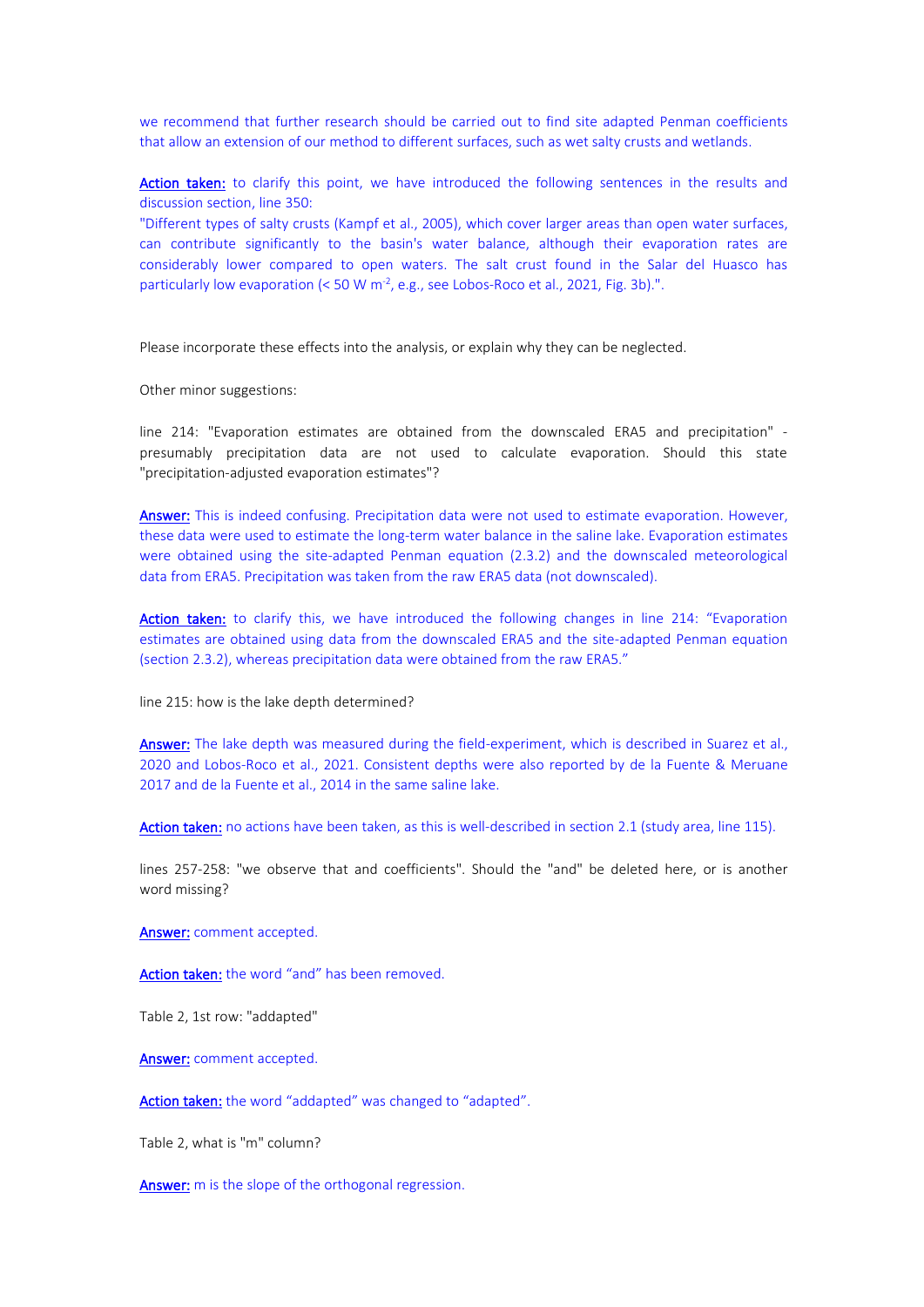# Action taken: we have added this information at the end of the caption of Table 2. "m represents the slope of the orthogonal regression between EC<sub>water</sub> and estimated through the Penman equation."

Figure 5: Time series are great to see, but I would suggest (1) plotting as lines rather than columns for easier viewing, and (2) paring this with a scatterplot of met station vs ERA5, so the reader can more easily evaluate the performance comparison. Consider also adding precipitation to the time series to visualize how these changes in evaporation correspond with year-to-year and seasonal variability in precipitation. This time series information about precipitation would be a helpful addition to the combined year precipitation data in Fig 6.

Answer: We thank Dr. Kampf for her suggestions regarding the visualization of Figure 5. The suggested plots are given below. We do not see a significant difference using lines instead of bars. In fact, we think that the line plot makes it a more difficult to appreciate the difference between the two variables (evaporation from ERA5 & met-stat). We agree that a scatter plot would also be useful for the comparison. However, because of the large number of figures and sub-figures in the manuscript, we opted to simplify this plot by only showing the comparison over the years, which fits better with the message, and include the orthogonal regression coefficients in the text ( $R^2$ : 0.81 and m, line 273). Finally, we opt not to include precipitation in this plot for two reasons. The first one is that Figure 5 is part of the section "Diurnal cycle perspectives of evaporation", where daily precipitation is not a main driver. The second is that this information is included in Figure 6 with a more robust statistic.



#### Action taken: no actions has been taken.

Figure 9: Similarly, I am curious what these patterns look like as a time series rather than aggregated to monthly means and ranges. The complete time series (or an example series of years) would illustrate how much the lake area changes from year to year & how those area changes relate to precipitation and evaporation.

Answer: The Figure below shows the information displayed in Figure 9 as a time series of monthly data. Because of the high variability, it is more difficult to identify the relation between the three components. In addition to this, section where we present Figure 9 is focused on seasonal cycles of evaporation and not interannual ones (the section after). The seasonal cycle of evaporation and its role on the water balance of the saline lake is better represented using monthly aggregated means.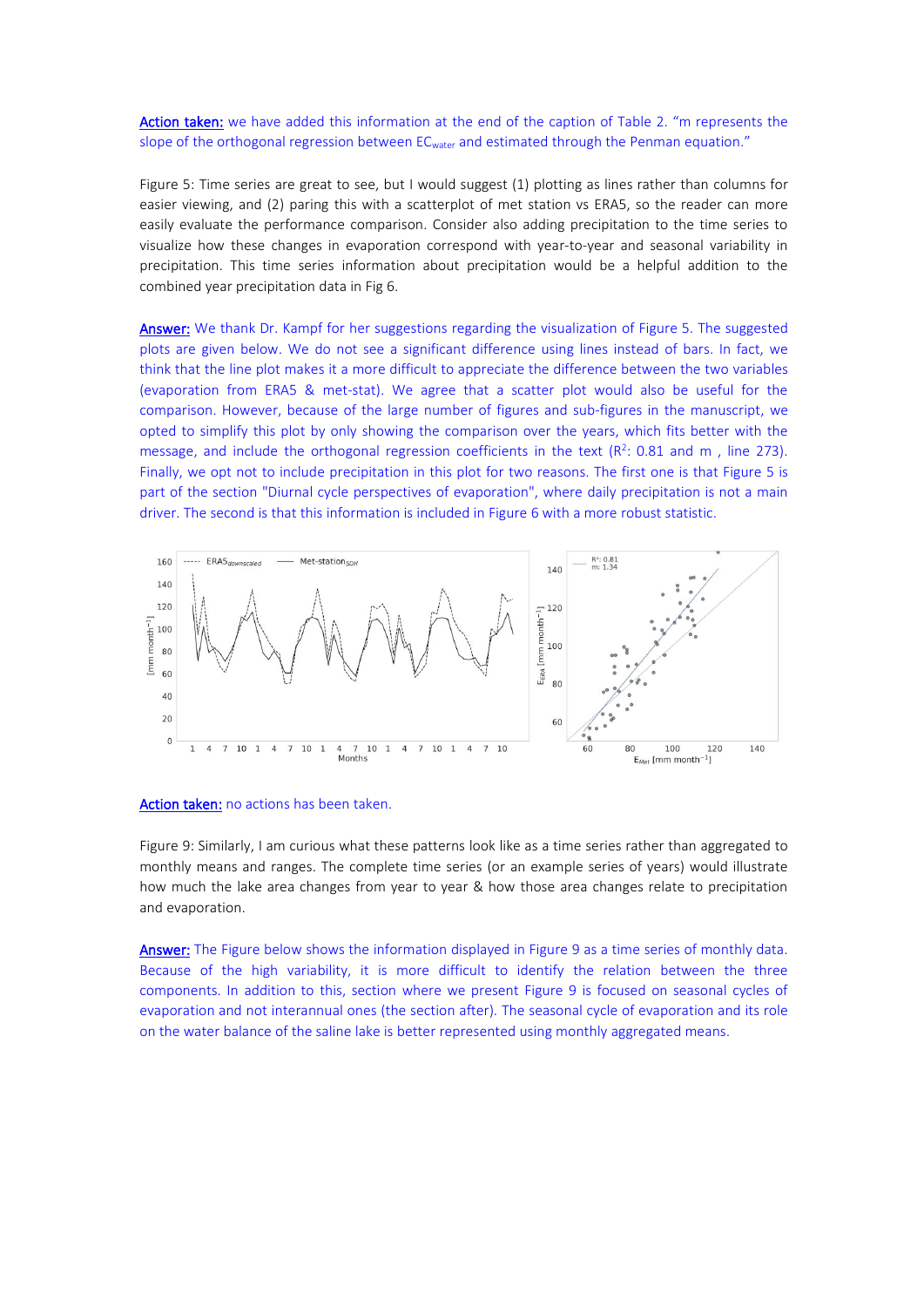

#### Action taken: no actions have been taken.

Lake water balance, paragraph starting line 369: I am not entirely following the water balance calculations and results. Could you show the water balance graphically?

Answer: Our long-term water balance calculation is clearly explained in lines 213/225 (section 2.3.5). Again to avoid an even larger number of figures and the manuscript's scope we opted not to include a graphic on water balance.

### Action taken: no actions have been taken.

Figure 9: b and c are plotting mean monthly values? Related to the comment above about showing full time series - this monthly aggregation illustrates the average role of evaporation in determining lake surface area, but it misses the interannual variability and how precipitation influences area. If the lake surface area lags behind the precipitation because of the slower moving groundwater, then comparing one month's area to the same month's precipitation will not necessarily be helpful. You could try correlations between precipitation and area using the full time series, but instead of comparing same months, lag the lake area month until you find the lag time at which precipitation and lake area are best correlated.

Answer: Please, see the answer to the previous comment in Figure 9 regarding monthly aggregation v/s interannual time series. We acknowledge that there is a lag between precipitation and groundwater recharge, which is possible to see in our data of lake area and precipitation. See the point we make in line 365: "However, analyzing the means (solid lines Fig. 9a), we observe that high precipitation rates do not directly impact the areal changes of the lake, which is reached 4 to 5 months after the rainy season". Here, we stress the point that our water balance of the lake is a first-order approximation, which aim is to show that evaporation plays an essential role in the water balance. Therefore, investigating the role of precipitation in the lake's water balance is beyond the scope of this manuscript.

## Action taken: no actions have been taken.

A3: energy balance non-closure coefficient - from Figure A-3, it looks like this is the slope (m) in each scatter relationship? Please connect "m" from the figure to the energy balance non-closure coefficient variable.

Answer: yes, the coefficient is the slope.